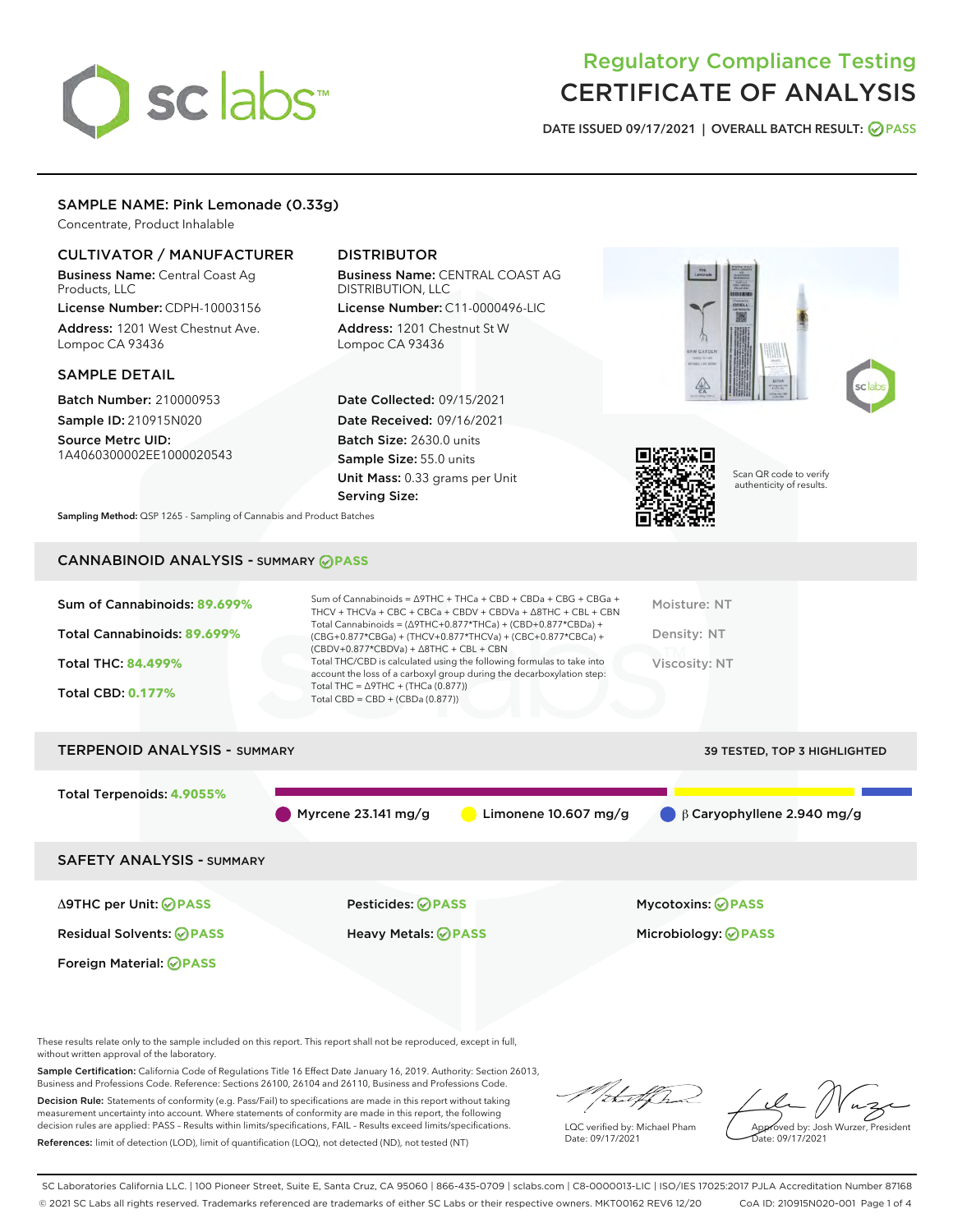



PINK LEMONADE (0.33G) | DATE ISSUED 09/17/2021 | OVERALL BATCH RESULT:  $\bigcirc$  PASS

#### CANNABINOID TEST RESULTS - 09/17/2021 2 PASS

Tested by high-performance liquid chromatography with diode-array detection (HPLC-DAD). **Method:** QSP 1157 - Analysis of Cannabinoids by HPLC-DAD

#### TOTAL CANNABINOIDS: **89.699%**

Total Cannabinoids (Total THC) + (Total CBD) + (Total CBG) + (Total THCV) + (Total CBC) + (Total CBDV) + ∆8THC + CBL + CBN

TOTAL THC: **84.499%** Total THC (∆9THC+0.877\*THCa)

TOTAL CBD: **0.177%**

Total CBD (CBD+0.877\*CBDa)

TOTAL CBG: 4.283% Total CBG (CBG+0.877\*CBGa)

TOTAL THCV: 0.36% Total THCV (THCV+0.877\*THCVa)

TOTAL CBC: ND Total CBC (CBC+0.877\*CBCa)

TOTAL CBDV: ND Total CBDV (CBDV+0.877\*CBDVa)

| <b>COMPOUND</b>  | LOD/LOQ<br>(mg/g)          | <b>MEASUREMENT</b><br><b>UNCERTAINTY</b><br>(mg/g) | <b>RESULT</b><br>(mg/g) | <b>RESULT</b><br>(%) |
|------------------|----------------------------|----------------------------------------------------|-------------------------|----------------------|
| <b>A9THC</b>     | 0.06 / 0.26                | ±29.068                                            | 844.99                  | 84.499               |
| <b>CBG</b>       | 0.06/0.19                  | ±1.688                                             | 42.83                   | 4.283                |
| <b>THCV</b>      | 0.1 / 0.2                  | ±0.18                                              | 3.6                     | 0.36                 |
| $\triangle$ 8THC | 0.1/0.4                    | ±0.18                                              | 2.2                     | 0.22                 |
| <b>CBD</b>       | 0.07/0.29                  | ±0.082                                             | 1.77                    | 0.177                |
| <b>CBN</b>       | 0.1/0.3                    | ±0.10                                              | 1.6                     | 0.16                 |
| <b>THCa</b>      | 0.05/0.14                  | N/A                                                | <b>ND</b>               | <b>ND</b>            |
| <b>THCVa</b>     | 0.07/0.20                  | N/A                                                | <b>ND</b>               | <b>ND</b>            |
| <b>CBDa</b>      | 0.02/0.19                  | N/A                                                | <b>ND</b>               | <b>ND</b>            |
| <b>CBDV</b>      | 0.04 / 0.15                | N/A                                                | <b>ND</b>               | <b>ND</b>            |
| <b>CBDVa</b>     | 0.03/0.53                  | N/A                                                | <b>ND</b>               | <b>ND</b>            |
| <b>CBGa</b>      | 0.1/0.2                    | N/A                                                | <b>ND</b>               | <b>ND</b>            |
| <b>CBL</b>       | 0.06 / 0.24                | N/A                                                | <b>ND</b>               | <b>ND</b>            |
| <b>CBC</b>       | 0.2 / 0.5                  | N/A                                                | <b>ND</b>               | <b>ND</b>            |
| <b>CBCa</b>      | 0.07 / 0.28                | N/A                                                | <b>ND</b>               | <b>ND</b>            |
|                  | <b>SUM OF CANNABINOIDS</b> |                                                    | 896.99 mg/g             | 89.699%              |

#### **UNIT MASS: 0.33 grams per Unit**

| ∆9THC per Unit                        | 1120 per-package limit     | 278.85 mg/unit<br><b>PASS</b> |
|---------------------------------------|----------------------------|-------------------------------|
| <b>Total THC per Unit</b>             |                            | 278.85 mg/unit                |
| <b>CBD per Unit</b>                   |                            | $0.58$ mg/unit                |
| <b>Total CBD per Unit</b>             |                            | $0.58$ mg/unit                |
| Sum of Cannabinoids<br>per Unit       |                            | 296.01 mg/unit                |
| <b>Total Cannabinoids</b><br>per Unit |                            | 295.96 mg/unit                |
| <b>MOISTURE TEST RESULT</b>           | <b>DENSITY TEST RESULT</b> | <b>VISCOSITY TEST RESULT</b>  |

Not Tested

Not Tested

Not Tested

Terpene analysis utilizing gas chromatography-flame ionization detection (GC-FID). **Method:** QSP 1192 - Analysis of Terpenoids by GC-FID

| <b>COMPOUND</b>         | LOD/LOQ<br>(mg/g) | <b>MEASUREMENT</b><br><b>UNCERTAINTY</b><br>(mg/g) | <b>RESULT</b><br>(mg/g)                         | <b>RESULT</b><br>$(\%)$ |
|-------------------------|-------------------|----------------------------------------------------|-------------------------------------------------|-------------------------|
| <b>Myrcene</b>          | 0.008 / 0.025     | ±0.2985                                            | 23.141                                          | 2.3141                  |
| Limonene                | 0.005 / 0.016     | ±0.1517                                            | 10.607                                          | 1.0607                  |
| $\upbeta$ Caryophyllene | 0.004 / 0.012     | ±0.1047                                            | 2.940                                           | 0.2940                  |
| $\alpha$ Pinene         | 0.005 / 0.017     | ±0.0217                                            | 2.525                                           | 0.2525                  |
| $\beta$ Pinene          | 0.004 / 0.014     | ±0.0271                                            | 2.359                                           | 0.2359                  |
| Linalool                | 0.009 / 0.032     | ±0.0574                                            | 1.510                                           | 0.1510                  |
| Terpinolene             | 0.008 / 0.026     | ±0.0271                                            | 1.321                                           | 0.1321                  |
| Ocimene                 | 0.011 / 0.038     | ±0.0412                                            | 1.284                                           | 0.1284                  |
| Fenchol                 | 0.010 / 0.034     | ±0.0289                                            | 0.748                                           | 0.0748                  |
| $\alpha$ Humulene       | 0.009/0.029       | ±0.0221                                            | 0.690                                           | 0.0690                  |
| Terpineol               | 0.016 / 0.055     | ±0.0281                                            | 0.457                                           | 0.0457                  |
| Valencene               | 0.009 / 0.030     | ±0.0222                                            | 0.322                                           | 0.0322                  |
| trans-ß-Farnesene       | 0.008 / 0.025     | ±0.0093                                            | 0.263                                           | 0.0263                  |
| Camphene                | 0.005 / 0.015     | ±0.0025                                            | 0.219                                           | 0.0219                  |
| <b>Borneol</b>          | 0.005 / 0.016     | ±0.0058                                            | 0.137                                           | 0.0137                  |
| Citronellol             | 0.003 / 0.010     | ±0.0042                                            | 0.086                                           | 0.0086                  |
| Fenchone                | 0.009 / 0.028     | ±0.0024                                            | 0.083                                           | 0.0083                  |
| $\alpha$ Phellandrene   | 0.006 / 0.020     | ±0.0009                                            | 0.065                                           | 0.0065                  |
| Guaiol                  | 0.009 / 0.030     | ±0.0029                                            | 0.062                                           | 0.0062                  |
| 3 Carene                | 0.005 / 0.018     | ±0.0008                                            | 0.053                                           | 0.0053                  |
| $\alpha$ Terpinene      | 0.005 / 0.017     | ±0.0007                                            | 0.050                                           | 0.0050                  |
| $\gamma$ Terpinene      | 0.006 / 0.018     | ±0.0007                                            | 0.038                                           | 0.0038                  |
| Nerolidol               | 0.009 / 0.028     | ±0.0018                                            | 0.028                                           | 0.0028                  |
| $\alpha$ Bisabolol      | 0.008 / 0.026     | ±0.0015                                            | 0.028                                           | 0.0028                  |
| Geraniol                | 0.002 / 0.007     | ±0.0009                                            | 0.020                                           | 0.0020                  |
| Eucalyptol              | 0.006 / 0.018     | ±0.0005                                            | 0.019                                           | 0.0019                  |
| p-Cymene                | 0.005 / 0.016     | N/A                                                | <loq< th=""><th><loq< th=""></loq<></th></loq<> | <loq< th=""></loq<>     |
| Sabinene Hydrate        | 0.006 / 0.022     | N/A                                                | <loq< th=""><th><loq< th=""></loq<></th></loq<> | <loq< th=""></loq<>     |
| Nerol                   | 0.003 / 0.011     | N/A                                                | <loq< th=""><th><loq< th=""></loq<></th></loq<> | <loq< th=""></loq<>     |
| Caryophyllene<br>Oxide  | 0.010 / 0.033     | N/A                                                | <loq< th=""><th><loq< th=""></loq<></th></loq<> | <loq< th=""></loq<>     |
| Sabinene                | 0.004 / 0.014     | N/A                                                | ND                                              | ND                      |
| (-)-Isopulegol          | 0.005 / 0.016     | N/A                                                | <b>ND</b>                                       | ND                      |
| Camphor                 | 0.006 / 0.019     | N/A                                                | ND                                              | <b>ND</b>               |
| Isoborneol              | 0.004 / 0.012     | N/A                                                | ND                                              | <b>ND</b>               |
| Menthol                 | 0.008 / 0.025     | N/A                                                | ND                                              | ND                      |
| R-(+)-Pulegone          | 0.003 / 0.011     | N/A                                                | ND                                              | ND                      |
| <b>Geranyl Acetate</b>  | 0.004 / 0.014     | N/A                                                | ND                                              | <b>ND</b>               |
| $\alpha$ Cedrene        | 0.005 / 0.016     | N/A                                                | ND                                              | ND                      |
| Cedrol                  | 0.008 / 0.027     | N/A                                                | <b>ND</b>                                       | <b>ND</b>               |
| <b>TOTAL TERPENOIDS</b> |                   |                                                    | 49.055 mg/g                                     | 4.9055%                 |

SC Laboratories California LLC. | 100 Pioneer Street, Suite E, Santa Cruz, CA 95060 | 866-435-0709 | sclabs.com | C8-0000013-LIC | ISO/IES 17025:2017 PJLA Accreditation Number 87168 © 2021 SC Labs all rights reserved. Trademarks referenced are trademarks of either SC Labs or their respective owners. MKT00162 REV6 12/20 CoA ID: 210915N020-001 Page 2 of 4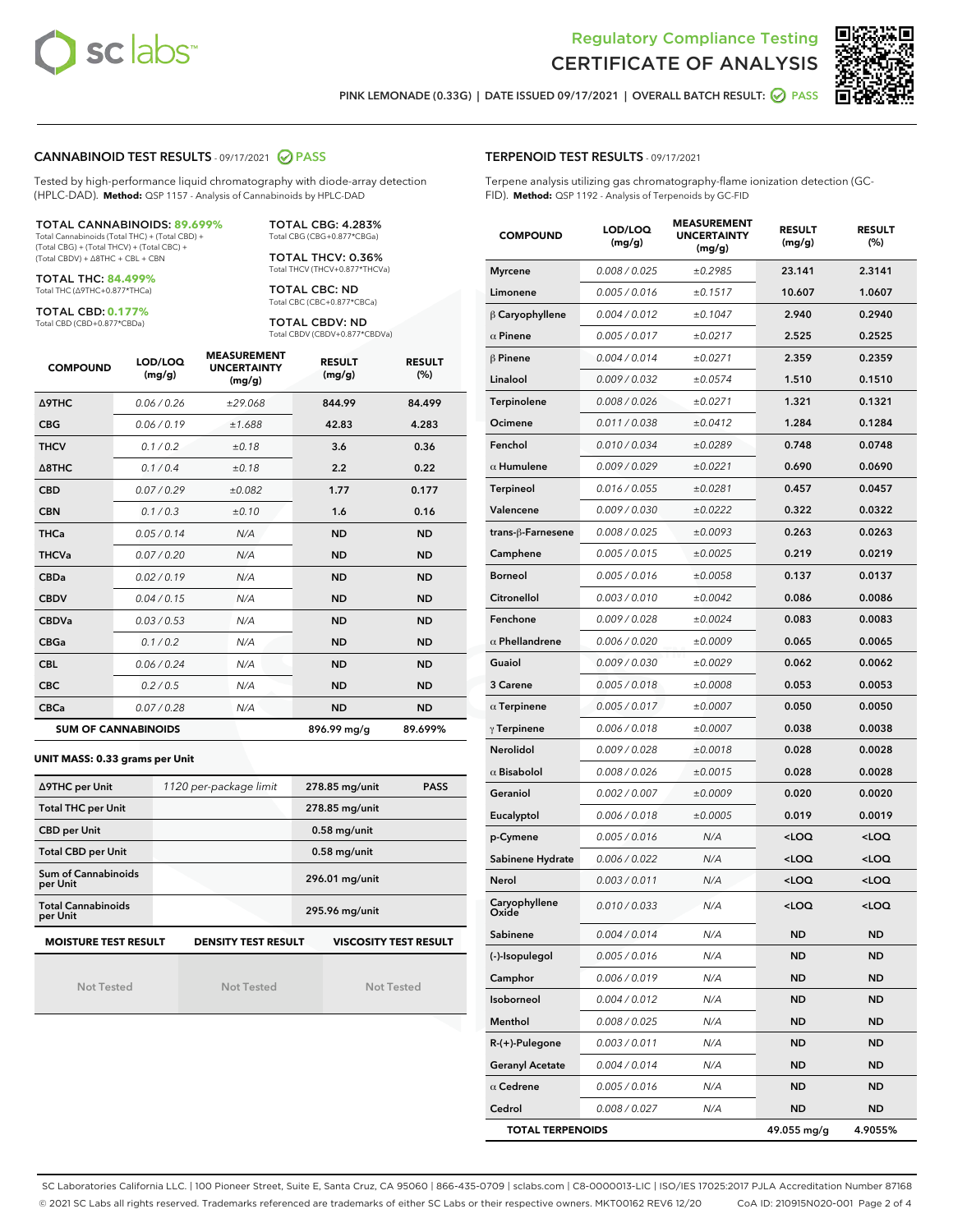



PINK LEMONADE (0.33G) | DATE ISSUED 09/17/2021 | OVERALL BATCH RESULT: <mark>⊘</mark> PASS

#### CATEGORY 1 PESTICIDE TEST RESULTS - 09/17/2021 @ PASS

Pesticide and plant growth regulator analysis utilizing high-performance liquid chromatography-mass spectrometry (HPLC-MS) or gas chromatography-mass spectrometry (GC-MS). \*GC-MS utilized where indicated. **Method:** QSP 1212 - Analysis of Pesticides and Mycotoxins by LC-MS or QSP 1213 - Analysis of Pesticides by GC-MS

| <b>COMPOUND</b>             | LOD/LOQ<br>$(\mu g/g)$ | <b>ACTION</b><br><b>LIMIT</b><br>$(\mu g/g)$ | <b>MEASUREMENT</b><br><b>UNCERTAINTY</b><br>$(\mu g/g)$ | <b>RESULT</b><br>$(\mu g/g)$ | <b>RESULT</b> |
|-----------------------------|------------------------|----------------------------------------------|---------------------------------------------------------|------------------------------|---------------|
| Aldicarb                    | 0.03 / 0.08            | $\ge$ LOD                                    | N/A                                                     | <b>ND</b>                    | <b>PASS</b>   |
| Carbofuran                  | 0.02/0.05              | $>$ LOD                                      | N/A                                                     | <b>ND</b>                    | <b>PASS</b>   |
| Chlordane*                  | 0.03 / 0.08            | $\ge$ LOD                                    | N/A                                                     | <b>ND</b>                    | <b>PASS</b>   |
| Chlorfenapyr*               | 0.03/0.10              | $\ge$ LOD                                    | N/A                                                     | <b>ND</b>                    | <b>PASS</b>   |
| Chlorpyrifos                | 0.02 / 0.06            | $\ge$ LOD                                    | N/A                                                     | <b>ND</b>                    | <b>PASS</b>   |
| Coumaphos                   | 0.02/0.07              | $>$ LOD                                      | N/A                                                     | <b>ND</b>                    | <b>PASS</b>   |
| <b>Daminozide</b>           | 0.02 / 0.07            | $\ge$ LOD                                    | N/A                                                     | <b>ND</b>                    | <b>PASS</b>   |
| <b>DDVP</b><br>(Dichlorvos) | 0.03/0.09              | $\ge$ LOD                                    | N/A                                                     | <b>ND</b>                    | <b>PASS</b>   |
| <b>Dimethoate</b>           | 0.03 / 0.08            | $\ge$ LOD                                    | N/A                                                     | <b>ND</b>                    | <b>PASS</b>   |
| Ethoprop(hos)               | 0.03/0.10              | $\ge$ LOD                                    | N/A                                                     | <b>ND</b>                    | <b>PASS</b>   |
| Etofenprox                  | 0.02 / 0.06            | $\ge$ LOD                                    | N/A                                                     | <b>ND</b>                    | <b>PASS</b>   |
| Fenoxycarb                  | 0.03 / 0.08            | $\ge$ LOD                                    | N/A                                                     | <b>ND</b>                    | <b>PASS</b>   |
| Fipronil                    | 0.03/0.08              | $>$ LOD                                      | N/A                                                     | <b>ND</b>                    | <b>PASS</b>   |
| Imazalil                    | 0.02 / 0.06            | $\ge$ LOD                                    | N/A                                                     | <b>ND</b>                    | <b>PASS</b>   |
| Methiocarb                  | 0.02 / 0.07            | $\ge$ LOD                                    | N/A                                                     | <b>ND</b>                    | <b>PASS</b>   |
| Methyl<br>parathion         | 0.03/0.10              | $>$ LOD                                      | N/A                                                     | <b>ND</b>                    | <b>PASS</b>   |
| <b>Mevinphos</b>            | 0.03/0.09              | $>$ LOD                                      | N/A                                                     | <b>ND</b>                    | <b>PASS</b>   |
| Paclobutrazol               | 0.02 / 0.05            | $\ge$ LOD                                    | N/A                                                     | <b>ND</b>                    | <b>PASS</b>   |
| Propoxur                    | 0.03/0.09              | $>$ LOD                                      | N/A                                                     | <b>ND</b>                    | <b>PASS</b>   |
| Spiroxamine                 | 0.03 / 0.08            | $\ge$ LOD                                    | N/A                                                     | <b>ND</b>                    | <b>PASS</b>   |
| Thiacloprid                 | 0.03/0.10              | $\ge$ LOD                                    | N/A                                                     | <b>ND</b>                    | <b>PASS</b>   |

#### CATEGORY 2 PESTICIDE TEST RESULTS - 09/17/2021 @ PASS

| <b>COMPOUND</b>          | LOD/LOO<br>$(\mu g/g)$ | <b>ACTION</b><br>LIMIT<br>$(\mu g/g)$ | <b>MEASUREMENT</b><br><b>UNCERTAINTY</b><br>$(\mu g/g)$ | <b>RESULT</b><br>$(\mu g/g)$ | <b>RESULT</b> |
|--------------------------|------------------------|---------------------------------------|---------------------------------------------------------|------------------------------|---------------|
| Abamectin                | 0.03/0.10              | 0.1                                   | N/A                                                     | <b>ND</b>                    | <b>PASS</b>   |
| Acephate                 | 0.02/0.07              | 0.1                                   | N/A                                                     | <b>ND</b>                    | <b>PASS</b>   |
| Acequinocyl              | 0.02/0.07              | 0.1                                   | N/A                                                     | <b>ND</b>                    | <b>PASS</b>   |
| Acetamiprid              | 0.02/0.05              | 0.1                                   | N/A                                                     | <b>ND</b>                    | <b>PASS</b>   |
| Azoxystrobin             | 0.02/0.07              | 0.1                                   | N/A                                                     | <b>ND</b>                    | <b>PASS</b>   |
| <b>Bifenazate</b>        | 0.01 / 0.04            | 0.1                                   | N/A                                                     | <b>ND</b>                    | <b>PASS</b>   |
| <b>Bifenthrin</b>        | 0.02 / 0.05            | 3                                     | N/A                                                     | <b>ND</b>                    | <b>PASS</b>   |
| <b>Boscalid</b>          | 0.03/0.09              | 0.1                                   | N/A                                                     | <b>ND</b>                    | <b>PASS</b>   |
| Captan                   | 0.19/0.57              | 0.7                                   | N/A                                                     | <b>ND</b>                    | <b>PASS</b>   |
| Carbaryl                 | 0.02/0.06              | 0.5                                   | N/A                                                     | <b>ND</b>                    | <b>PASS</b>   |
| Chlorantranilip-<br>role | 0.04/0.12              | 10                                    | N/A                                                     | <b>ND</b>                    | <b>PASS</b>   |
| Clofentezine             | 0.03/0.09              | 0.1                                   | N/A                                                     | <b>ND</b>                    | <b>PASS</b>   |

#### CATEGORY 2 PESTICIDE TEST RESULTS - 09/17/2021 continued

| <b>COMPOUND</b>               | LOD/LOQ<br>(µg/g) | <b>ACTION</b><br><b>LIMIT</b><br>$(\mu g/g)$ | <b>MEASUREMENT</b><br><b>UNCERTAINTY</b><br>$(\mu g/g)$ | <b>RESULT</b><br>(µg/g) | <b>RESULT</b> |
|-------------------------------|-------------------|----------------------------------------------|---------------------------------------------------------|-------------------------|---------------|
| Cyfluthrin                    | 0.12 / 0.38       | $\overline{c}$                               | N/A                                                     | ND                      | <b>PASS</b>   |
| Cypermethrin                  | 0.11 / 0.32       | $\mathcal{I}$                                | N/A                                                     | ND                      | <b>PASS</b>   |
| <b>Diazinon</b>               | 0.02 / 0.05       | 0.1                                          | N/A                                                     | <b>ND</b>               | <b>PASS</b>   |
| Dimethomorph                  | 0.03 / 0.09       | 2                                            | N/A                                                     | ND                      | <b>PASS</b>   |
| Etoxazole                     | 0.02 / 0.06       | 0.1                                          | N/A                                                     | ND                      | <b>PASS</b>   |
| Fenhexamid                    | 0.03 / 0.09       | 0.1                                          | N/A                                                     | ND                      | <b>PASS</b>   |
| Fenpyroximate                 | 0.02 / 0.06       | 0.1                                          | N/A                                                     | <b>ND</b>               | <b>PASS</b>   |
| Flonicamid                    | 0.03 / 0.10       | 0.1                                          | N/A                                                     | ND                      | <b>PASS</b>   |
| Fludioxonil                   | 0.03 / 0.10       | 0.1                                          | N/A                                                     | ND                      | <b>PASS</b>   |
| Hexythiazox                   | 0.02 / 0.07       | 0.1                                          | N/A                                                     | ND                      | <b>PASS</b>   |
| Imidacloprid                  | 0.04 / 0.11       | 5                                            | N/A                                                     | ND                      | <b>PASS</b>   |
| Kresoxim-methyl               | 0.02 / 0.07       | 0.1                                          | N/A                                                     | ND                      | <b>PASS</b>   |
| Malathion                     | 0.03 / 0.09       | 0.5                                          | N/A                                                     | <b>ND</b>               | <b>PASS</b>   |
| Metalaxyl                     | 0.02 / 0.07       | $\overline{c}$                               | N/A                                                     | ND                      | <b>PASS</b>   |
| Methomyl                      | 0.03 / 0.10       | 1                                            | N/A                                                     | ND                      | <b>PASS</b>   |
| Myclobutanil                  | 0.03 / 0.09       | 0.1                                          | N/A                                                     | <b>ND</b>               | <b>PASS</b>   |
| Naled                         | 0.02 / 0.07       | 0.1                                          | N/A                                                     | ND                      | <b>PASS</b>   |
| Oxamyl                        | 0.04 / 0.11       | 0.5                                          | N/A                                                     | ND                      | <b>PASS</b>   |
| Pentachloronitro-<br>benzene* | 0.03 / 0.09       | 0.1                                          | N/A                                                     | ND                      | <b>PASS</b>   |
| Permethrin                    | 0.04 / 0.12       | 0.5                                          | N/A                                                     | ND                      | <b>PASS</b>   |
| Phosmet                       | 0.03 / 0.10       | 0.1                                          | N/A                                                     | ND                      | <b>PASS</b>   |
| Piperonylbu-<br>toxide        | 0.02 / 0.07       | 3                                            | N/A                                                     | ND                      | <b>PASS</b>   |
| Prallethrin                   | 0.03 / 0.08       | 0.1                                          | N/A                                                     | ND                      | <b>PASS</b>   |
| Propiconazole                 | 0.02 / 0.07       | 0.1                                          | N/A                                                     | ND                      | <b>PASS</b>   |
| Pyrethrins                    | 0.04 / 0.12       | 0.5                                          | N/A                                                     | ND                      | <b>PASS</b>   |
| Pyridaben                     | 0.02 / 0.07       | 0.1                                          | N/A                                                     | <b>ND</b>               | <b>PASS</b>   |
| Spinetoram                    | 0.02 / 0.07       | 0.1                                          | N/A                                                     | ND                      | <b>PASS</b>   |
| Spinosad                      | 0.02 / 0.07       | 0.1                                          | N/A                                                     | ND                      | <b>PASS</b>   |
| Spiromesifen                  | 0.02 / 0.05       | 0.1                                          | N/A                                                     | <b>ND</b>               | <b>PASS</b>   |
| Spirotetramat                 | 0.02 / 0.06       | 0.1                                          | N/A                                                     | ND                      | <b>PASS</b>   |
| Tebuconazole                  | 0.02 / 0.07       | 0.1                                          | N/A                                                     | ND                      | <b>PASS</b>   |
| Thiamethoxam                  | 0.03 / 0.10       | 5                                            | N/A                                                     | <b>ND</b>               | <b>PASS</b>   |
| Trifloxystrobin               | 0.03 / 0.08       | 0.1                                          | N/A                                                     | <b>ND</b>               | <b>PASS</b>   |

SC Laboratories California LLC. | 100 Pioneer Street, Suite E, Santa Cruz, CA 95060 | 866-435-0709 | sclabs.com | C8-0000013-LIC | ISO/IES 17025:2017 PJLA Accreditation Number 87168 © 2021 SC Labs all rights reserved. Trademarks referenced are trademarks of either SC Labs or their respective owners. MKT00162 REV6 12/20 CoA ID: 210915N020-001 Page 3 of 4